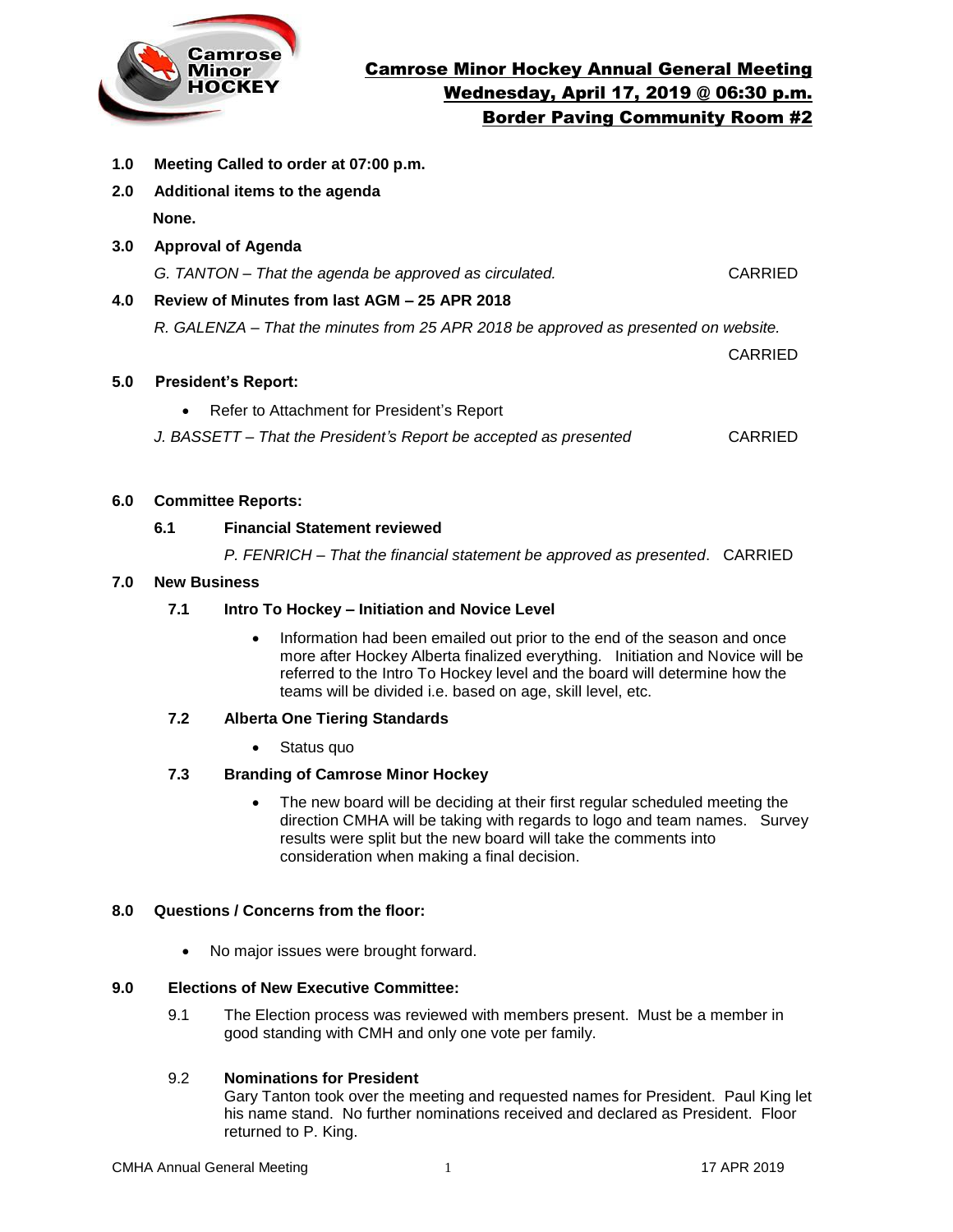#### 9.3 **Nominations for Secretary**

Kathy Watter's let her name stand for Secretary. No further nominations received and declared Secretary.

# 9.4 **Nominations for Board Members**

The following names were put forth for a position on the Board :

- 1. Dan Calhoon
- 2. Lee Katchur
- 3. Trevor Nordstrom
- 4. Peter Fenrich
- 5. Blair Bishop
- 6. Jayden Brandt
- 7. Rick Natteshead
- 8. Jim Jones
- 9. Dionne Pearson
- 10. Andre Blanchette
- 11. Bart Orr
- 12. Eldon Banack
- 13. Tammy Schmidt
- 14. Troy Burnett

# **The following members were elected to the board by secret ballot for the next two years:**

- 1. Dan Calhoon
- 2. Peter Fenrich
- 3. Blair Bishop
- 4. Jayden Brandt
- 5. Andre Blanchette
- 6. Bart Orr
- 7. Eldon Banack

#### *K. WATTERS – That the ballots be destroyed* CARRIED

P. King thanked those board members that would not be returning for their commitment to CMHA.

#### **10.0 Adjournment**

Meeting adjourned at 07:57 hours

Next regular board meeting will be Monday, May 13 @ 7:00 p.m. at the Camrose County Office.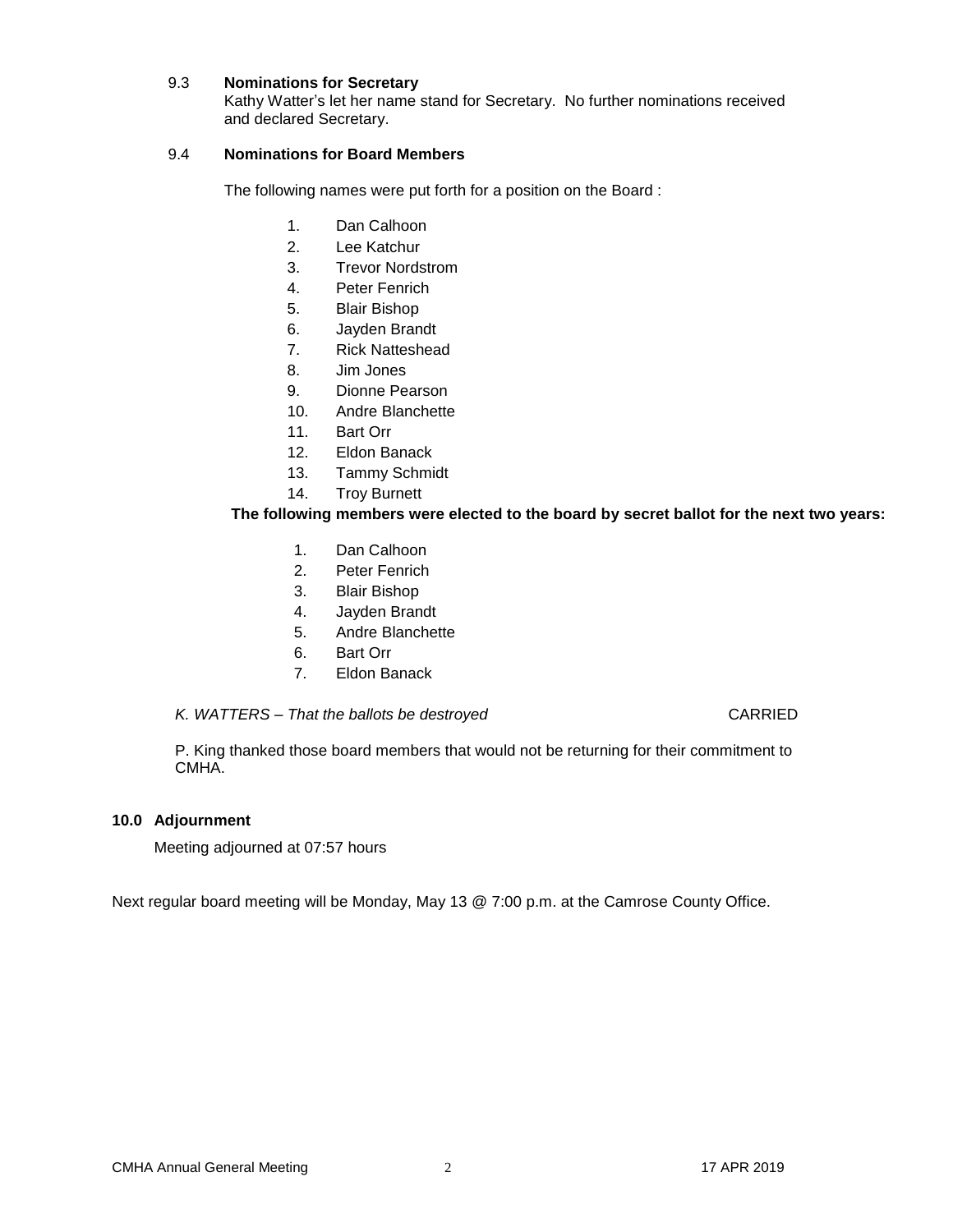**Camrose Minor Hockey Presidents Report** 

Thank you for coming to the CMHA annual meeting, I would like to take this opportunity to thank you for the opportunity to have served as your President this past season.

It would be difficult to provide the services to you without the support and hard work of our very competent and conscientious Board. I would like to thank them for their dedicated and hard work this past season.

As well I would like to thank our Coordinator Colleen who has made the program run smoothly.

I would be remiss if I did not spend some time thanking the many volunteer coaches, team managers and other volunteers that really make the program work. With out the countless hours that these folks put in as volunteers it would be very difficult for us as a Board to run Minor Hockey, so if you are one of those people thank you.

I would also like to thank all the parents who made sure the players were at the appropriate place at the appropriate time to ensure all our players were able to enjoy the season.

And finally I would like to thank all the players, whose big grins, undivided attention and hard work have made the season successful for all of us.

Congratulations to the teams that competed competitively at all levels and tiers and a special high five to those that ultimately won a banners.

As you are all aware each season Camrose Minor Hockey puts out an online survey to try and gain some feed back on how the season went, this year we had an amazing response from our parent group with a better than 40% response rate. The best part about the survey results was the fact that more that 90% of respondents indicated that their son or daughter had a fun and positive year, that is awesome because that is what hockey is about FUN. Results of the survey are available on the Camrose Minor Hockey website just follow the link.

There are a couple of other items that I would like to review from the past season:

First is our Coach mentorship program with Tim Green, (recognize Tim is he is there) This was an opportunity for coaches from Novice up to Bantam to interact with Tim both on ice as Tim tried to get to and run 3 practice sessions with each team, giving coaches a chance to see some alternative skills development techniques or just basically how to run a practice. As well Tim was available and attended a few games per team to observe and provide feed back on bench management, game strategies, pre game, in game adjustments and post game discussions. As well Tim spent many hours one-on-one with coaches just listening and providing advice on many issues that coaches face. CMH will continue to provide as much support as possible along with resources needed by our coaches so that practice time and game time can be used as effectively as possible to improve the skills and abilities of our membership.

# Goalie Camps with Ian Gordan:

Were held Wednesday at 4:00 pm and were well attended, these alternated between younger goalies Novice through Atom and then an older session with Peewee to Midget.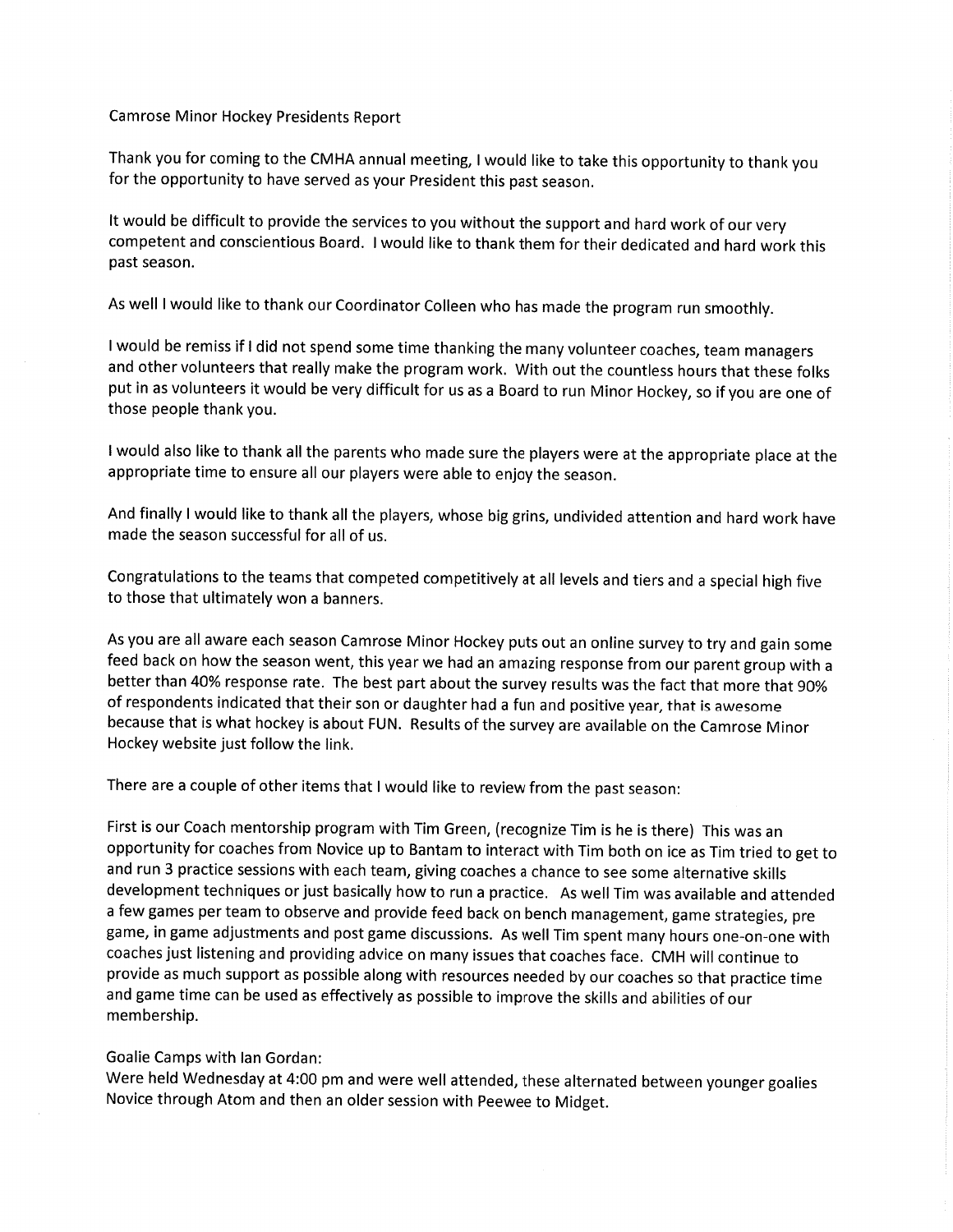# 4/16/2019 **CMHA CURRENT FINANCIALS 2018 - 2019**

|                         | <b>DDODOSAI</b> |
|-------------------------|-----------------|
| <b>CURRENT BALANCE</b>  | \$77,863.42     |
| CASINO                  | \$22,223,96     |
| GIC                     | \$10,929.76     |
| <b>CHEQUING ACCOUNT</b> | \$44.709.70     |
|                         |                 |

|                                         | PROPOSAL     | <b>AUTUAL</b> |
|-----------------------------------------|--------------|---------------|
| <b>Income</b>                           | 2018 - 2019  |               |
| <b>Registrations</b>                    | \$298,000.00 | \$324,712.96  |
| Sponsorship /Donations                  | \$23,000.00  | \$20,250.00   |
| <b>Level Adjustment Fees</b>            | \$16,660.00  | \$27,625.00   |
| Try out fees                            | \$19,000.00  | \$23,400.00   |
| 2nd Ice Time                            | \$47,000.00  | \$58,743.30   |
| <b>Goalie Camps</b>                     | \$7,500.00   | \$6,905.00    |
| Interest                                | \$30.00      | \$110.90      |
| Referee Fees Income - Tournaments       | \$15,000.00  | \$14,490.00   |
| FEES FROM SKILL CAMPS                   | \$9,000.00   | \$6,920.00    |
| Casino                                  | \$22,000.00  | \$22,187.25   |
| <b>Total Income</b>                     | \$457,190.00 | \$505,344.41  |
| <b>Expenses</b>                         |              |               |
| <b>Evaluation fees</b>                  | \$16,500.00  | \$15,825.50   |
| Advertising                             | \$1,500.00   | \$1,054.88    |
| <b>Hockey Alberta Fees</b>              | \$24,000.00  | \$28,356.40   |
| <b>Clinics and Seminars/Coaches Exp</b> | \$4,000.00   | \$6,494.55    |
| <b>TIM Green</b>                        | \$30,700.00  | \$30,700.00   |
| Goalie Camps                            | \$7,000.00   | \$6,820.70    |
| <b>Equipment</b>                        | \$27,000.00  | \$29,395.48   |
| Ice Rental                              | \$260,000.00 | \$266,489.04  |
| <b>League Fees</b>                      | \$9,000.00   | \$5,850.00    |
| Novice / Initiation Year End            | \$1,075.00   | \$679.99      |
| <b>Bank Charges</b>                     | \$175.00     | \$62.00       |
| <b>Meeting Expenses</b>                 | \$925.00     | \$857.51      |
| <b>Office Supplies &amp; Post.</b>      | \$750.00     | \$662.97      |
| Web Site Fees/Cable/Internet            | \$2,350.00   | \$1,663.70    |
| Telephone                               | \$720.00     | \$720.00      |
| Sponsor Plaques etc.                    | \$1,000.00   | \$735.00      |
| <b>Insurance - Contents</b>             | \$800.00     | \$872.00      |
| Misc.                                   | \$4,500.00   | \$4,331.22    |
| TOTAL                                   | \$391,995.00 | \$401,570.94  |
| <b>Pictures</b>                         | \$8,500.00   | \$7,984.00    |
| Referees                                | \$49,000.00  | \$47,086.16   |
| <b>Assigning Fee</b>                    | \$3,000.00   | \$3,000.00    |
|                                         | \$52,000.00  | \$50,086.16   |
| <b>Coordinator Expenses</b>             | \$1,000.00   | \$0.00        |
| <b>Coordinator Contract</b>             | \$22,200.00  | \$22,200.00   |
| <b>Board Member Expenses</b>            | \$500.00     | \$0.00        |
| <b>Total Expenses</b>                   | \$476,195.00 | \$481,841.10  |

| OSAL               | <b>ACTUAL</b> |
|--------------------|---------------|
| 2019 ،             |               |
| 298,000.00         | \$324,712.96  |
| \$23,000.00        | \$20,250.00   |
| \$16,660.00        | \$27,625.00   |
| \$19,000.00        | \$23,400.00   |
| \$47,000.00        | \$58,743.30   |
| \$7,500.00         | \$6,905.00    |
| \$30.00            | \$110.90      |
| \$15,000.00        | \$14,490.00   |
| \$9,000.00         | \$6,920.00    |
| 522,000.00         | \$22,187.25   |
| 157,190.00         | \$505,344.41  |
|                    |               |
| \$16,500.00        | \$15,825.50   |
| \$1,500.00         | \$1,054.88    |
| \$24,000.00        | \$28,356.40   |
| \$4,000.00         | \$6,494.55    |
| \$30,700.00        | \$30,700.00   |
| \$7,000.00         | \$6,820.70    |
| \$27,000.00        | \$29,395.48   |
| 260,000.00         | \$266,489.04  |
| \$9,000.00         | \$5,850.00    |
| \$1,075.00         | \$679.99      |
| \$175.00           | \$62.00       |
| \$925.00           | \$857.51      |
| \$750.00           | \$662.97      |
| \$2,350.00         | \$1,663.70    |
| \$720.00           | \$720.00      |
| \$1,000.00         | \$735.00      |
| \$800.00           | \$872.00      |
| \$4,500.00         | \$4,331.22    |
| \$391,995.00       | \$401,570.94  |
| \$8,500.00         | \$7,984.00    |
| <i>\$49,000.00</i> | \$47,086.16   |
| \$3,000.00         | \$3,000.00    |
| \$52,000.00        | \$50,086.16   |
| \$1,000.00         | \$0.00        |
| \$22,200.00        | \$22,200.00   |
| \$500.00           | \$0.00        |
| 195.00             | \$481,841.10  |

F

**Surplus (Deficit) Projections** (\$19,005.00) \$23,503.31

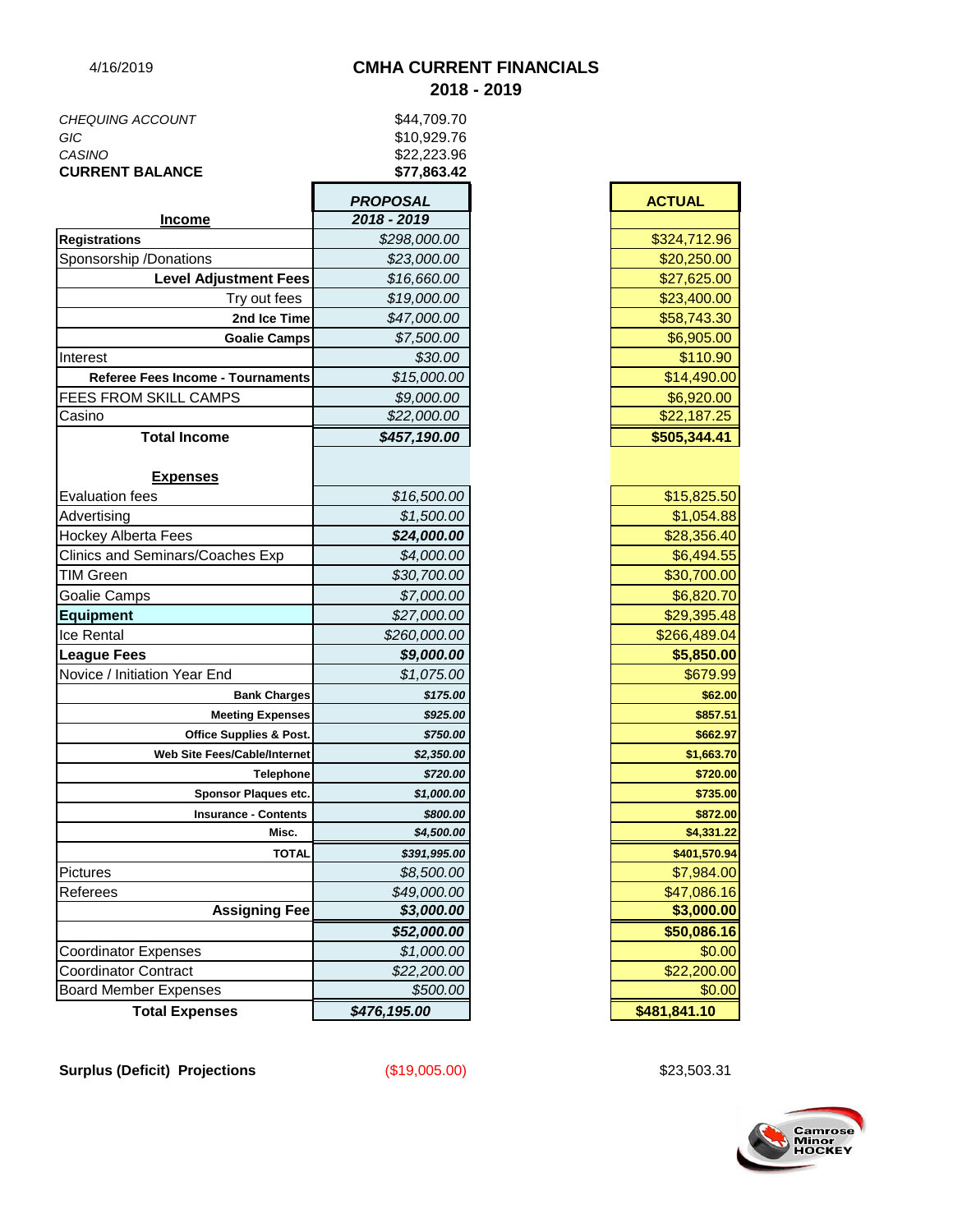# **SIGN IN SHEET** AGM - Wednesday, April 17, 2019

|                          | <b>LAST NAME</b>            | <b>FIRST NAME</b>                  | <b>SIGNATURE</b> |
|--------------------------|-----------------------------|------------------------------------|------------------|
| $\mathbf 1$              | Serannage                   | Mary Beth                          | wed<br>irranage  |
| $\overline{2}$           | Sheer                       | Devid                              | Or Sex           |
| 3                        | CALHOON                     | DAN                                |                  |
| 4                        | Power                       | Donnis                             |                  |
| 5                        | Bassett                     | <u>ordan</u>                       |                  |
| $\,6\,$                  | KOEHU-WATTERS               | ATHY                               |                  |
| $\overline{\mathcal{I}}$ |                             |                                    |                  |
| $\bf 8$                  | <u>Daluey</u><br>Blanchette |                                    |                  |
| $\boldsymbol{9}$         | ANTON                       | ΛP L                               |                  |
| 10                       | $B$ iskep                   | $\widetilde{\mathcal{B}_{\alpha}}$ |                  |
| 11                       | $\frac{1}{1}$               | $\frac{1}{2}$ /een                 |                  |
| 12                       | $\frac{2}{1}$               | 'au                                |                  |
| 13                       | $Z$ immer                   | Chelcie                            | Zinforme         |
| 14                       | <u>Karson</u>               | DIONNe                             |                  |
| 15                       | KuzyK                       | Kevin                              |                  |
| 16                       | $K$ uzy $K$                 | hannon                             |                  |
| 17                       | Appople                     | Grany                              |                  |
| 18                       | FENRICH                     | PETER                              | teaks freecen.   |
| 19                       | <u>Veulioss</u>             | Heather                            |                  |
| 20                       | ispardins                   | To lano                            |                  |
| 21                       | <u>Drandt</u>               |                                    |                  |
| 22                       | <u>hrabaszcz</u>            | Jayden<br>Greg                     |                  |
| 23                       | $MASSI-L$                   | BRIAN                              |                  |
| 24                       | Pode                        | Ryan                               |                  |
| 25                       | <u>Swave</u>                | Enrico                             |                  |
| 26                       | Varresino                   | RICK                               |                  |
| 27                       | <u>Eußsten</u>              | E                                  |                  |
| 28                       | <u>SCHAFER</u>              | $k_{\text{max}}$                   |                  |